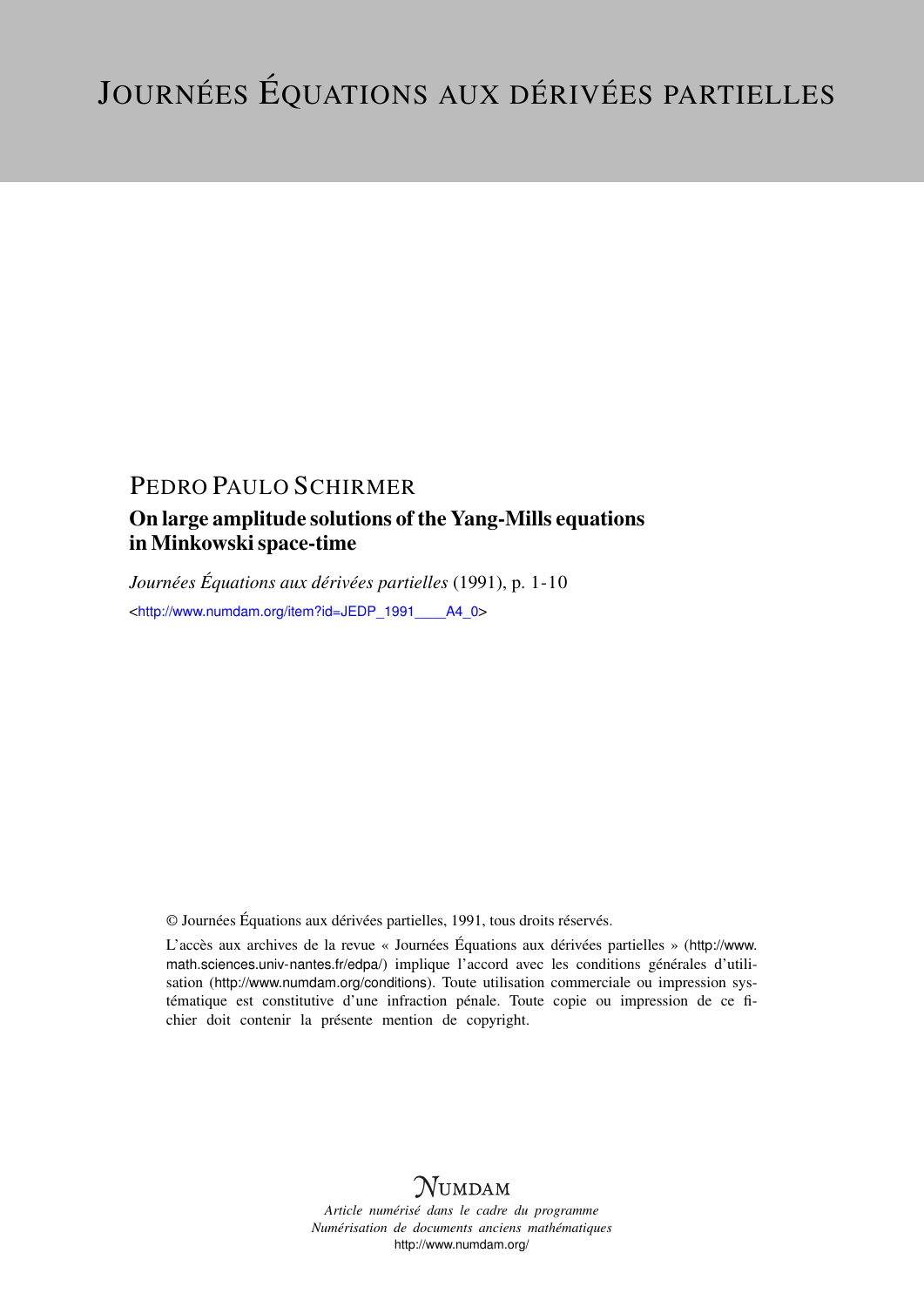# On Large Amplitude Solutions of the Yang-Mills Equations in Minkowski Space-Time

Pedro Paulo Schirmer \* Institut fur Angewandte Mathematik der Universitat Bonn Wegelerstrasse 10, D-5300 Bonn 1 Federal Republic of Germany

June **2,** 1991

#### Abstract

We consider Yang-Mills fields in Minkowski space-time. We present a survey of results about the global existence and asymptotic properties of large-amplitude solutions. We point out recent results concerning the time decay of spherically symmetric solutions in the large amplitude sector. Some open problems are also discussed .

#### 1 Introduction

In this paper we discuss the role of the large-amplitude solutions of the classical Yang-Mills equations in Minkowski space-time. The aim is to give an updated account of the known results concerning the global existence and asymptotic behavior of these solutions.

We shall consider Minkowski space-time  $R^{3+1}$  with coordinates  $(t, x)$  =  $(x^0, ..., x^3)$  and endowed with the flat metric  $\eta = -dt^2 + dr^2 + r^2 d\Omega_{S^2}$ . We use Einstein 's convention of raising and lowering indices thoroughly. The gauge group is a Lie group G and we denote its Lie algebra by *Q* and the Lie algebra commutator by  $[.,.]$ . The gauge group G is assumed to be compact and semi-simple. In particular , the Lie algebra *Q* admits a Killing form, namely a bilinear symmetric positive definite form that is invariant under the Ad action . In the sequel we will often write '.' for this bilinear form. Also, we fix a basis  $T_a$ ,a=1,2,...,N of G which is orthonormal with respect the Killing form.

<sup>\*</sup>To appear in Seminaire de L'Ecole Politechnique , Proceedings of Colloques de Equations aux Derivees Partielles, Saint-Jean-de-Monts , jun 1991. This work has been supported by Sonderforschungsbereich 256 of the Deutsche Forschungsgemeinschaft.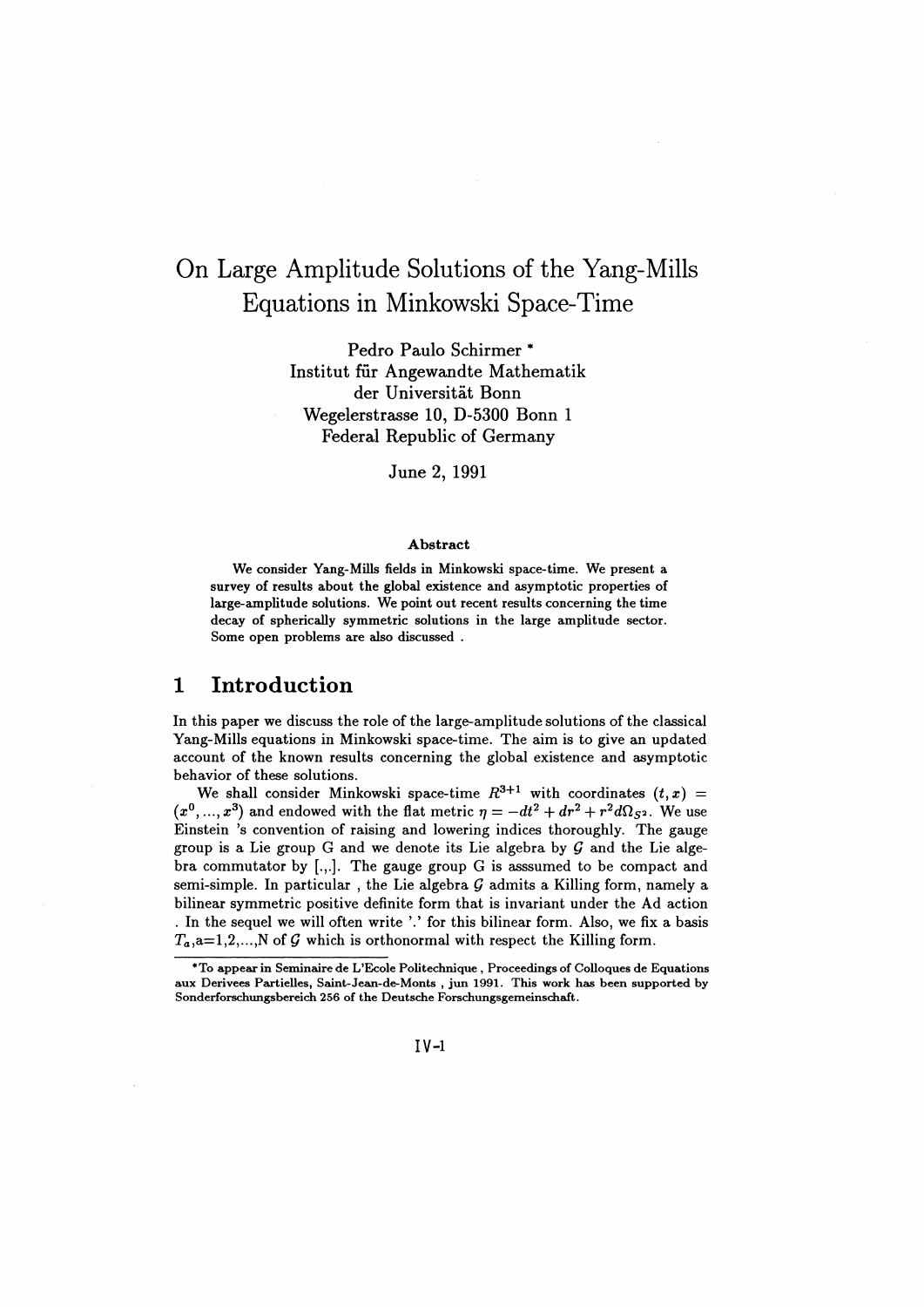The Yang-Mills equations in Minkowski Space-Time  $R^{3+1}$  for a  $\mathcal G$ -valued Yang-Mills potential  $\hat{A}: R^{3+1} \to \Lambda^1 \mathcal{G}$  are:

$$
F_{\alpha\beta}^{;\beta} = 0 \tag{1.1}
$$

$$
{}^*F_{\alpha\beta}^{\quad \ \ ;\beta} = 0 \tag{1.2}
$$

Here  $A = A_{\mu} dx^{\mu} = (A_{\mu}^{a} T_{a}) dx^{\mu}$  and F denotes the Yang-Mills curvature of A, namely the 2-form  $F_A : R^{3+1} \to \Lambda^2 \mathcal{G}$  defined by  $F_{\mu\nu} = \partial_{\mu} A_{\nu} - \partial_{\nu} A_{\mu} + [A_{\mu}, A_{\nu}]$ . D denotes the covariant derivative  $D_{\mu} = \partial_{\mu} + [A_{\mu},.]$  and we will also refer to it by the use of semicollon ";". The tensor  $*F$  denotes the Hodge dual of F.

There has been a lot of research on the associated euclidean version of the system . In that case the Yang-Mills equations become a non-linear elliptic system. Here the underlying metric has Lorentz signature and the equations are hyperbolic. We look for the dynamical developments of initial data defined on a space-like submanifold. The Yang-Mills equations allow an infinite-dimensional group of transformations known as gauge transformations and are degenerate. After fixing the gauge system 1.1-1.2 becomes a non-linear hyperbolic system of partial differential equations containing quadractic non-linearities. In three space dimensions this leads to the development of singularities unless a certain algebraic condition, called null condition, is satisfied by the non-linearities.

The Yang-Mills equations are supposed to be a model for the fundamental par tides that form matter. The main interest in such system is that one believes that classical solutions can help explain the full quantum theory , at least in the semi-classical limit, and that many of the quantum features would survive in the classical level. The importance lies in the fact that this leads to predictions that cannot be reached by standard perturbative approaches like for example, the problem of color confinement . Here one deals with configurations which , due to the presence of Yang-Mills color charges , strongly interact in the infrared region. This means that in this region a significant role will be played by field oscilations of large amplitude, for which the non-linear character of the Yang-Mills equations is dominant. Thus, the problem of color confinenment is closely connected with the quantization of large-amplitude oscillations (see [4] for more details). From the mathematical point of view one asks if the solutions to the Yang-Mills equations exist globally in time and investigates their asymptotic behavior. The question of global existence has been solved already and one obtains global solutions in  $H^s$  (cf. [3] ) but no information about the asymptotic behavior of its solutions could be inferred from the proof. The advantadge of the method is that it allows general configurations admitting Coulomb charges .

It was proved later in [1] (see also [2] ) the existence of global large solutions together with the characterization of the asymptotic behavior in time. The proof relies on the use of conformal compactification method of Penrose and a careful analysis of the conformally-invariant Yang-Mills equations on the so-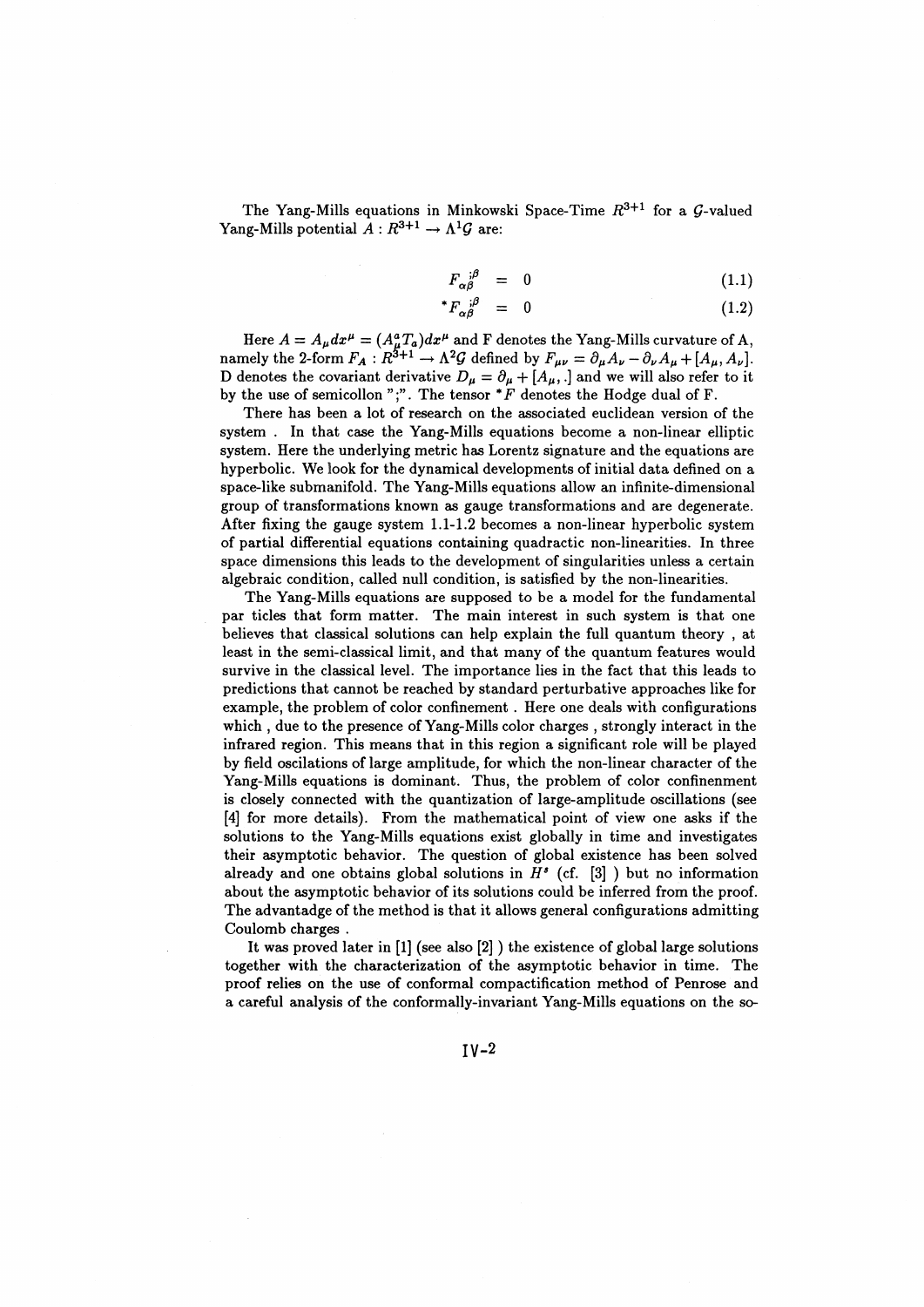called Einstein Cylinder  $[-\pi/2, \pi/2] \times S^3$ . When translated back to Minkowski space the conditions on the initial data imply a fall-off at space-like infinity which amounts to  $H^{3,2}$  regularity. Here  $H^{s, \delta}$  denotes the weighted Sobolev spaces  $H^{s,\delta}$ 

$$
||F||_{s,\delta} = (\sum_{i=0}^s \int \sigma^{2\delta+2i} |D^i F(x)|^2 dx)^{1/2}
$$

where  $\sigma^2 = 1 + |x|^2$ . The major drawback though is the strong fall-off rate of the Cauchy data, requiring for example that the electric field decays like  $E(0, x) = O(|x|^{-4})$  as  $|x| \to +\infty$ . This excludes configurations containing Coulomb charges , dipoles and quadrupoles.

Other results , which correspond to configurations decaying as slowly as to allow dipoles, require spherical symmetry requirements. We shall review the results in the next section, ae

## 2 The Spherically Symmetric Case

A remarkable feature of the Yang-Mills equations is that they admit a large class of non-trivial spherically symmetric solutions. By this we mean invariance under the combined effect of a rotation and a compensating gauge transformation. Remark that the latter is not the case of classical electrodynamics so that the existence of such solutions is strictly tied to the non-abelian character of the theory. In fact these solutions present a remarkable non-trivial mixing of internal and external degrees of freedom. For the gauge group *SU(2)* one can write down

the solution very easily. In the so-called canonical gauge the solution is  
\n
$$
A_0^a = \phi \frac{x^a}{r}
$$
\n
$$
A_i^a = \psi \frac{x_i x^a}{r^2} + \frac{f_1}{r} (\delta_i^a - \frac{x_i x^a}{r^2}) + \frac{f_2 - 1}{r} \epsilon^{i a b} \frac{x^b}{r}
$$

where  $\phi, \psi, f_1$  and  $f_2$  are functions of t and r. This class is called the class of canonical gauges. Its elements are completely regular except at the central line  $r=0$ .

The Yang-Mills equations written in terms of the constitutive functions of the Ansatz becomes a very complicated system of equations:  $<sup>1</sup>$ </sup>

$$
\Box_{(1)}f_1 - (\phi f_1) - \phi(f_1 + f_2\phi) - \frac{1}{r^2}f_1(1 - f_1^2 - f_2^2) = 0
$$
  

$$
\Box_{(1)}f_2 + (\phi f_2) + \phi(f_2 - f_1\phi) - \frac{1}{r^2}f_2(1 - f_1^2 - f_2^2) = 0
$$
  

$$
r^2\phi' + 2(f_1f_2' - f_2f_1') = 0
$$

<sup>&</sup>lt;sup>1</sup>We denote by  $\Box_{(1)} = \partial_t^2 - \partial_r^2$  the D'Alembertian in 1-d , by  $\Delta_{(3)}$  the standard Laplace operator in 3-d and by  $\square_{(3)}$  the D'Alembertian in 3-d.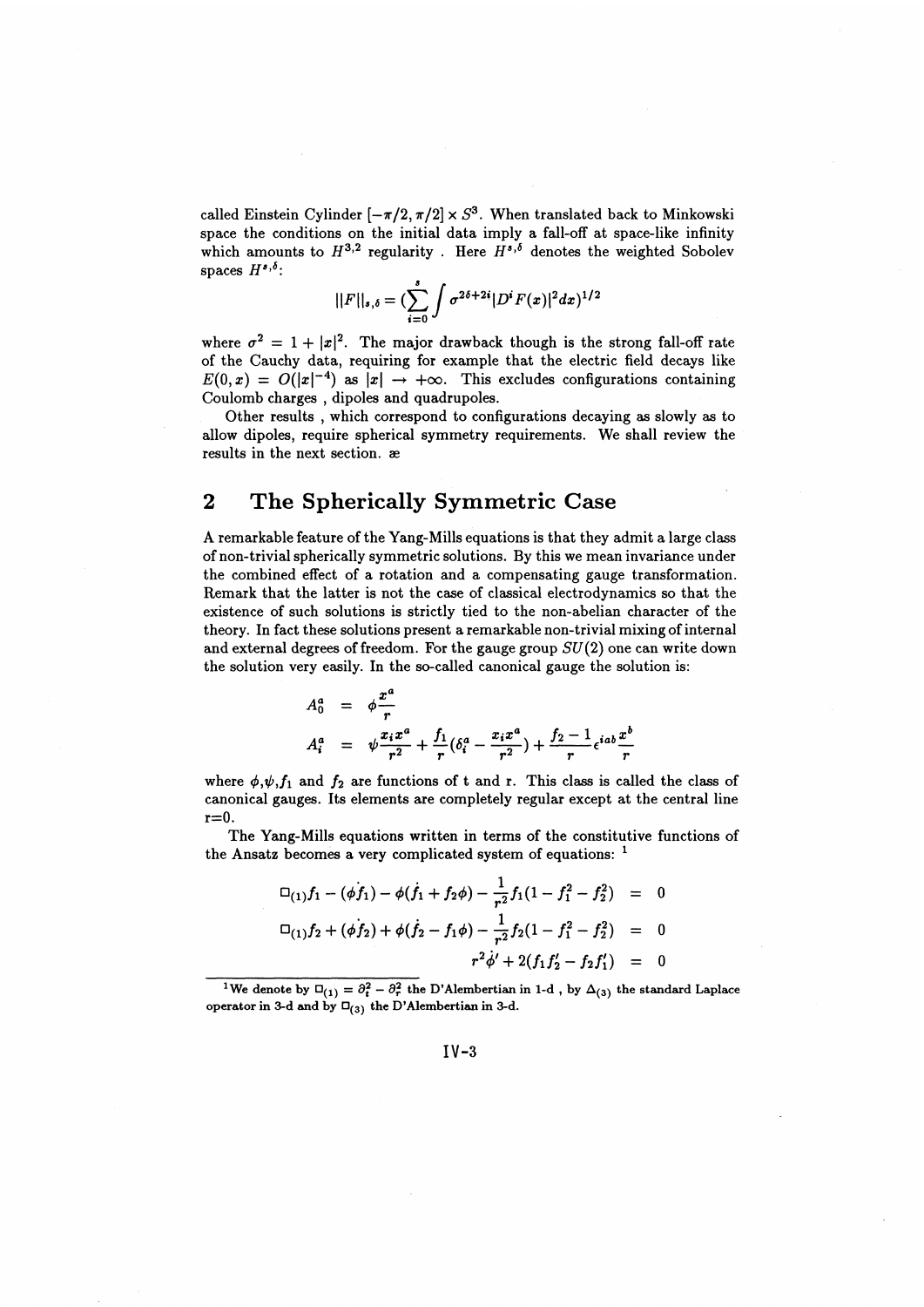$$
\Delta_{(3)}\phi - \frac{2\phi}{r^2}(f_1^2 + f_2^2) + \frac{2}{r^2}(f_1\dot{f}_2 - f_2\dot{f}_1) = 0
$$

One would like to study such systems of equations. Not much is know in this important sector of non-abelian gauge theory except for a result due to Glassey and Strauss [5] . They consider in their paper special solutions which, after using all gauge degrees of freedom, have the form:

$$
A_0^a = 0
$$
  

$$
A_i^a = \alpha(t, r) \epsilon^{iab} \frac{x^b}{r}
$$

The Yang-Mills equations reduce then to a single scalar wave equation for  $\alpha$ :

$$
\Box_{(3)}\alpha+\frac{2}{r^2}\alpha-\frac{3}{r}\alpha^2+\alpha^3=0
$$

The equation presents a singularity along the central line  $r=0$  and much of the analysis contained in [5] concerns this problem. They also obtain timedecay estimates for configurations allowing dipoles. The main deficiency though is that it adresses a small class of solutions and rely heavily in the special form of the Ansatz.

What we would like to show now is how it is possible to extend the result by Glassey and Strauss so that the entire spherical symmetric sector of the Yang-Mills theory is covered. One observes again that the field equations cannot be significantly reduced then and a more elaborate geometric analysis is needed. Before we proceed we would like to recall some facts concerning the notion of symmetry in gauge theories (see [8] and references therein for details ).

**Definition 2.1** Consider the principal bundle  $E = R^{3+1} \times G$  and an action  $SO(3) \times E \rightarrow E$  of the rotation group. If  $\omega$  is a connection 1-form on E then we *say that*  $\omega$  *is spherically symmetric iff s<sup>\*</sup>* $\omega = \omega$  *for every element s in SO(3), where*  $s^*$  *is the pull-back induced by the bundle automorphism*  $s \nvert : x \mapsto s \nvert x$ 

In terms of the coordinates of the base space, this amounts to the fact that .after the application of the symmetry generator, the connection can be brought to the original form by means of a compensating gauge transformation.

Consider now the canonical action of SO(3) on the base space  $R^{3+1}$ . The problem one encounters is that there is no canonical procedure to uniquely lift the 50(3)-action on Minkowski space to the whole of *E.* It can proved that all possible lifts of the action will be in correspondence with homomorphisms  $\lambda: SU(2) \rightarrow G$ . One says that this mapping determines the type of spherical symmetry of the gauge field  $F_A$ . Degenerate cases will correspond to configurations which are either reducible to abelian  $U(1)$ -gauge fields or to classical configurations for which no compensating gauge transformation is required. This is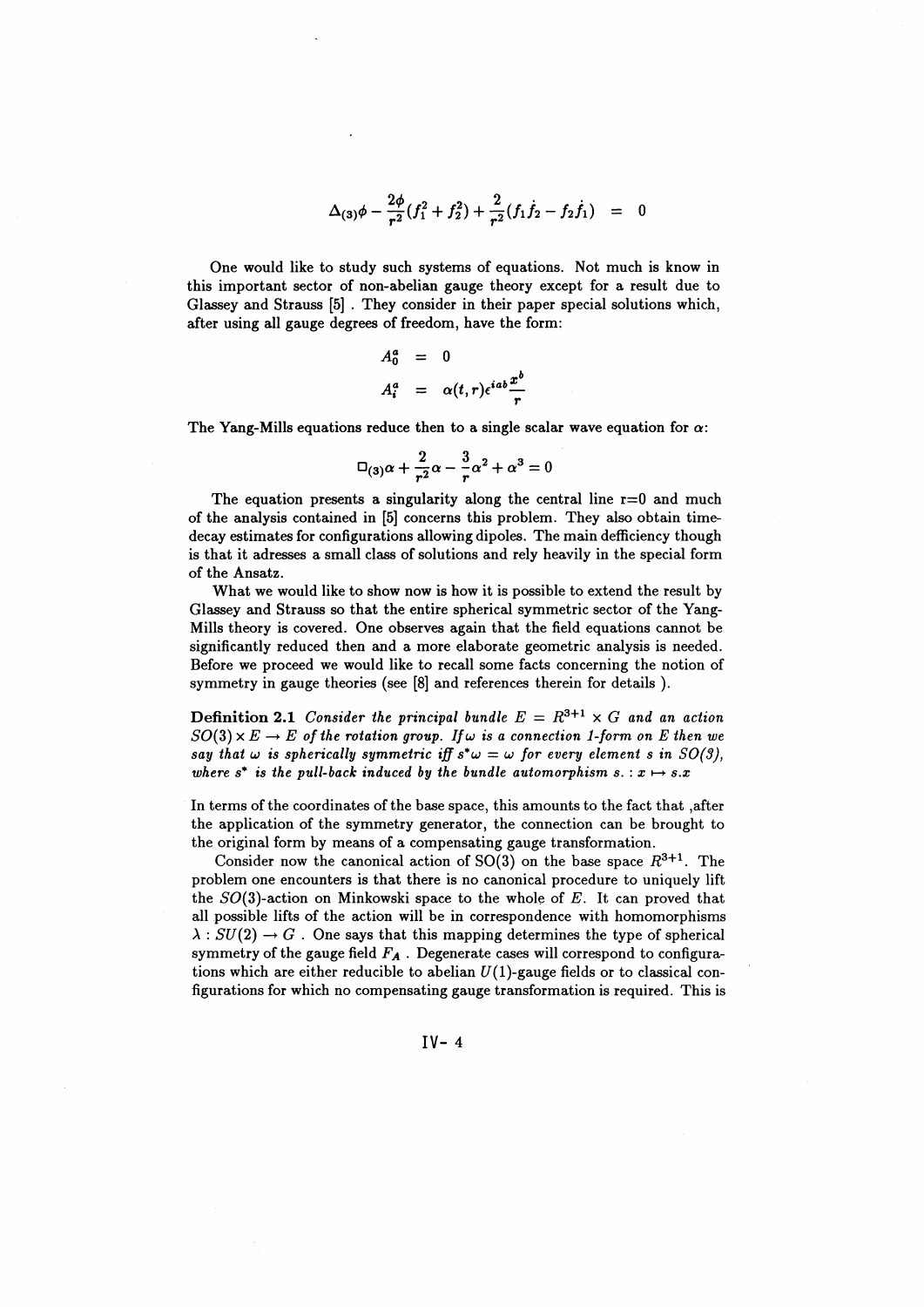the case when  $\lambda$  is the trivial homomorphism. The non-abelian configurations described here correspond to the case when  $\lambda$  is an embedding of the rotation group into the gauge group. This can only happen of course when G admits an SU(2) subgroup. The symmetry definition can be unravelled to produce an explicit Ansatz for the gauge potentials. The usual construction displays the potentials in the so-called abelian gauge. Despite its structural advantadges, the abelian gauge is unfortunately a singular gauge. Besides the obvious problem at the origin, the potential has on this gauge string singularities . For the sake of the global existence argument one needs a gauge in which the potentials have good space-regularity . In particular, one must be assured that there exists a gauge in which the string-singularities disappear. This gauge is called in the monopole literature the canonical or the no-string gauge. The existence of the canonical gauge is tied to the existence of su(2)- subalgebras. It can be written down as follows:

$$
A_0 = \sum_{l=1}^{N} \phi_l(t, r) \rho_l
$$
\n
$$
A_i = \sum_{l=1}^{N} \psi_l(t, r) \rho_l
$$
\n
$$
+ \frac{1}{r} [\sum_{l=1}^{N} (a_{1l}[T_m, \rho_l] \epsilon_{mjn} \frac{x_n}{r} + a_{2l}[T_j, \rho_l]) - T_j] \epsilon_{ijk} \frac{x_k}{r}
$$
\n(2.2)

Here  $a_{1l}$  and  $a_{2l}$  are functions of t,r alone ,  $T_i = \lambda_*(O_{(i)})$  with  $\lambda : SU(2) \rightarrow G$ a group homomorphism defining the spherical symmetry type of the Yang-Mills potential and  $p_i$  is defined in terms of  $su(2)$  representation matrices :

$$
\wp_j = \sum_{m=-l_j}^{m=l_j} Y_{-m}^{l_j}(\frac{x}{r}) \mathcal{Y}_m^{l_j}
$$

The functions  $Y_{-m}^{l_j}$  are the standard spherical harmonic functions on the sphere and  $\mathcal{Y}_m^l$  are a basis for an su(2) representation of dimension  $2l + 1$  labeled by the third eigenvalue.<sup>2</sup>

$$
[L_3,\mathcal{Y}_m^l]=-im\mathcal{Y}_m^l
$$

**2.**

1.

$$
\sum_{k=1}^{3} [L_k, [L_k, \mathcal{Y}_m^l]] = -l(l+1)\mathcal{Y}_m^l
$$

 $\frac{2}{i}$ .e. the matrices  $y^l_m$  are defined by: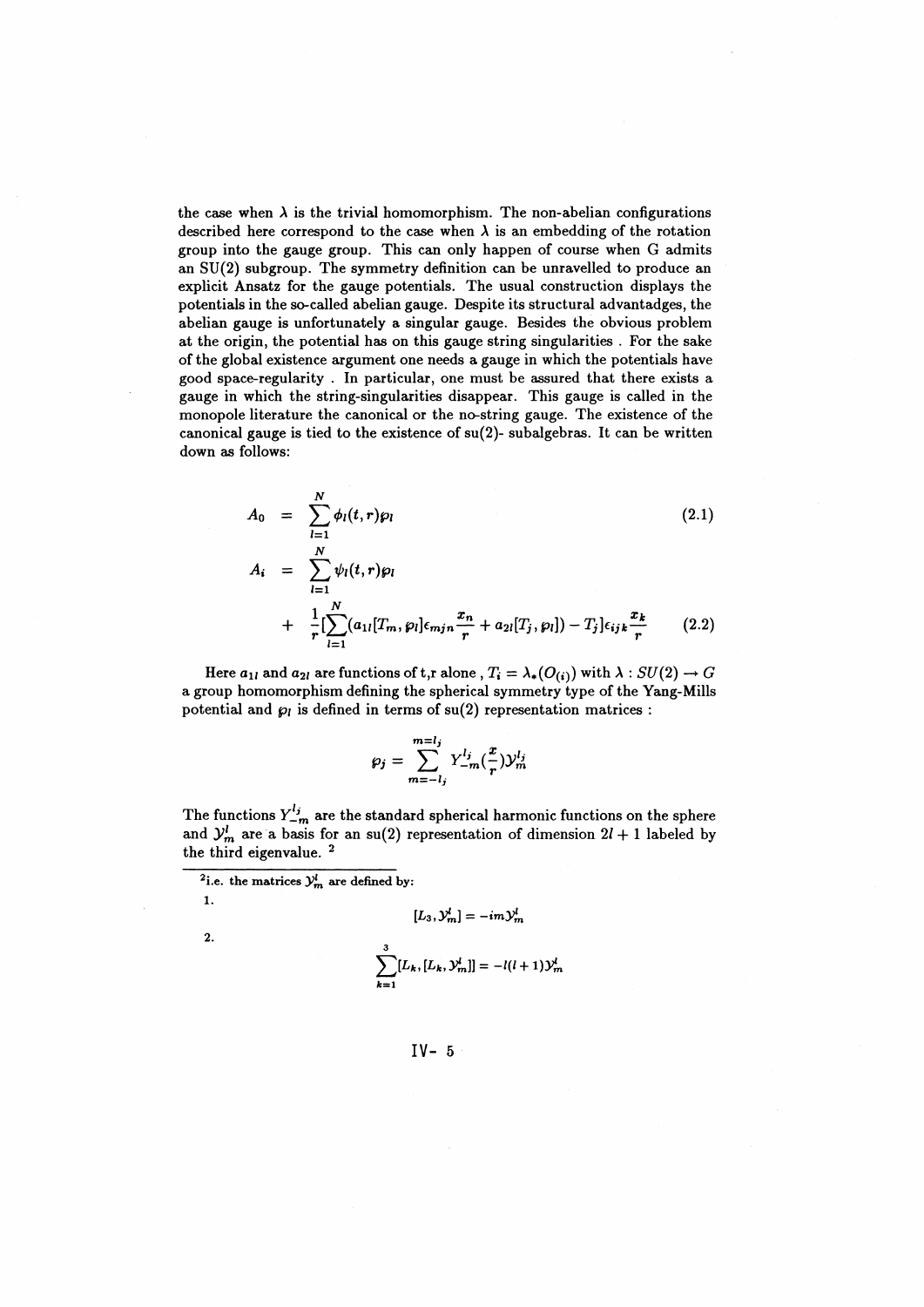There are some subtleties associated with this kind of Ansatz. Observe that the solution is everywhere regular except at the origin  $r = 0$ , the question of regularity at the central line becoming therefore very important. It will actually follow from our theorem that the solution will be bounded near  $r = 0$ .

Despite its good regularity properties the Ansatz 2.1-2.2 is not adequate for the point of view of partial differential equations. One needs a characterization of the invariance condition in terms of gauge-invariant differential operators. By commuting these operators with the equations of motion one can set-up energy estimates that will lead to the preservation of the Ansatz by the non-linear flow. Define the operators:

$$
\hat{\mathcal{L}}_{O_{(i)}} = \mathcal{L}_{O_{(i)}} + [T_i, .]
$$

It can be proved that the symmetry condition is equivalent then to:

$$
\mathcal{L}_{O_{(i)}}F + [T_i, F] = 0
$$

The operators satisfy the commutation rules  $[\hat{\mathcal{L}}_{O_{(i)}}, \hat{\mathcal{L}}_{O_{(j)}}] - \epsilon_{ijk}\hat{\mathcal{L}}_{O_{(k)}} = 0$ when applied to the spherical symmetric configurations. Physically,  $\mathcal{L}_{O_{(1)}}$  measures the orbital angular momentum, while  $[T_i, .]$  measures the isospin contribution to the total angular momentum.

Finally, we remark that the Yang-Mills equations contain quadratic terms. In three space dimensions this kind of terms could lead to singularities, unless a certain algebraic condition, called the null condition, is present. On this case this condition is satisfied and is a consequence of the tensorial covariant nature of the equations .

Our main result ([6]) (in colaboration with V. Georgiev ) consists of:

**THEOREM** *Lei (E(0),A(0)) initial data for the Yang-Mills equations sat*isfying the constraint equations and the spherically symmetric Ansatz 2.1-*S.S. Assume that the conformal energy:*

$$
E_0 = \int_{R^3} (1+|x|^2)|F(0,x)|^2 dx \qquad (2.3)
$$

*is finite*  $E_0 < +\infty$  and the initial data satisfy the estimate:

$$
|F(0,.)|_1 := sup_{|\alpha| \le 1} (sup_x (1+|x|)^{5/2+|\alpha|} |\partial_x^{\alpha} F(0,x)|) < +\infty \qquad (2.4)
$$

*It follows that the solution exists globally and satisfies the decay rate:*

$$
|F(t,.)|_{\infty} \le C_0 (1+t)^{-1}
$$
 (2.5)

with  $C_0$  depending only on the conformal energy  $E_0$  and the norms  $|F(0, .)|_1$ .

**Remarks :**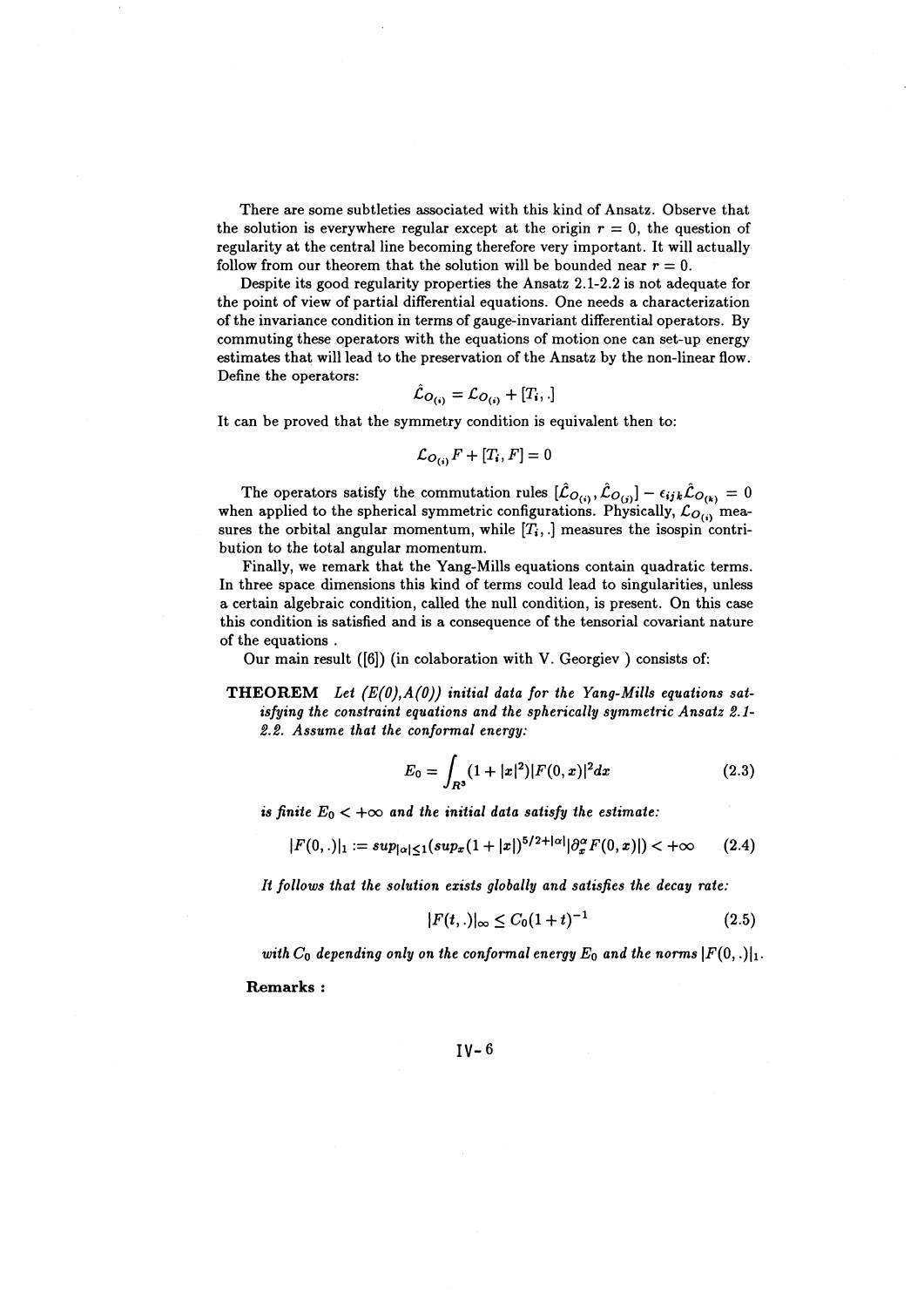- 1. We assume that the initial data satisfies the constraints  $Div_A E = 0$ ,  $Div_A H = 0$ . These equations are preserved by the non-linear flow.
- 2. The global existence part of the theorem follows from [3]. One has only to remark that the Yang-Mills flow preserves the canonical class of potentials 2.1-2.2 (see [8] for details ).
- 3. Configurations containing Coulomb charges cannot be acomodated in the hyphoteses of this theorem.

The proof is long and will not be presented here. We shall give some ideas though. The decay estimates are obtained by a careful decomposition of Minkowski Space-Time into two different regions. The first part consists of the exterior of a small cone of aperture  $\epsilon$  around the central line and includes the wave zone , where we must exploit the null condition in the non-linearities. For that matter we use the representation of the Yang-Mills equations in light-cone coordinates ( see [8] ):

$$
(D_4 + \frac{1}{r})\underline{\alpha}_A + \not\!\!D_A \rho - \epsilon_{AB} \not\!\!D_B \sigma = 0 \qquad (2.6)
$$

$$
(D_3 - \frac{1}{r})\alpha_A - \not{D}_A \rho - \epsilon_{AB} \not{D}_B \sigma = 0 \qquad (2.7)
$$

$$
(D_4 + \frac{2}{r})\rho + \mathcal{D} \cdot \alpha = 0 \qquad (2.8)
$$

$$
(D_3 - \frac{2}{r})\rho - \not{D} \cdot \underline{\alpha} = 0 \qquad (2.9)
$$

$$
(D_4 + \frac{2}{r})\sigma + \not{D} \times \alpha = 0 \qquad (2.10)
$$

$$
(D_3 - \frac{2}{r})\sigma + \not{D} \times \underline{\alpha} = 0 \qquad (2.11)
$$

In these equations  $\{\underline{\alpha}_A,\alpha_A,\rho,\sigma\}$  are the null components of the Yang-Mills curvature tensor,  $D_3$  and  $D_4$  denote the derivatives along the null directions and  $\not\!\!D$  are angular derivatives. These can be estimated by using the spherically symmetric Ansatz 2.1- 2.2. One arrives then at:

**Proposition 2.1** There exists a constant  $C = cE_0^{1/4} (1 + cE_0^{1/2} |F(0)|_1)^{1/2} +$  $|F(0)|_1$  depending only on the initial data such that the following estimates for *the null components*  $\{\underline{\alpha}_A,\alpha_A,\rho,\sigma\}$  *of the Yang-Mills curvature tensor F are verified for all points*  $(t, x)$  *in the exterior region*  $|x| \ge 1$ ,  $|x| + 1 \ge \epsilon t$ :

$$
|\rho(t,x)| \leq C|x|^{-2} \tag{2.12}
$$

$$
|\sigma(t,x)| \leq C|x|^{-2} \tag{2.13}
$$

$$
|\alpha(t,x)| \leq C(1+t_0+|x_0|)^{-1}|x_0|^{-3/2} \tag{2.14}
$$

$$
|\underline{\alpha}(t,x)| \leq C|x|^{-1}(1+|t-|x||)^{-1}(1+[F(t)]_{\infty}) \qquad (2.15)
$$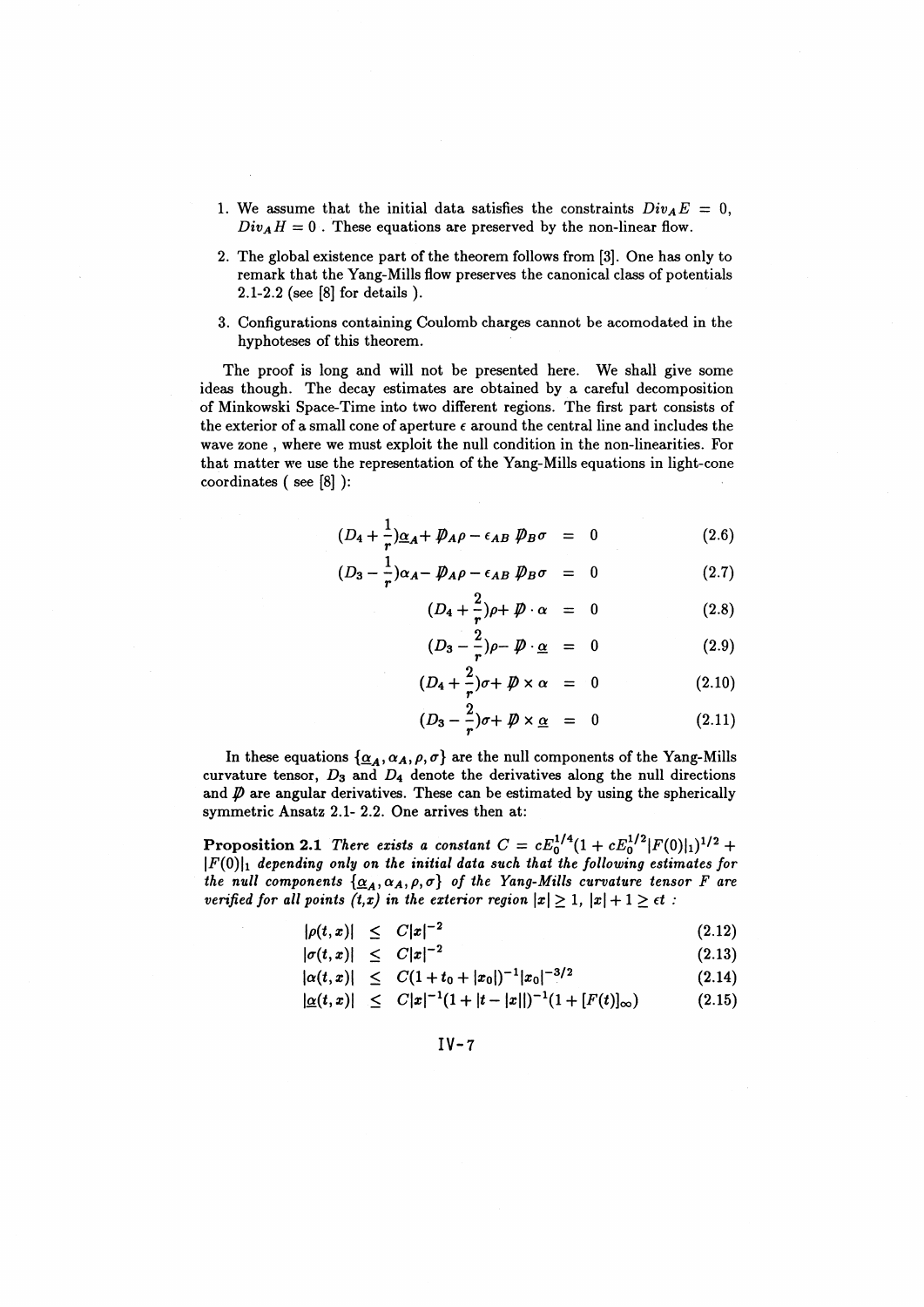$$
[F(t)]_{\infty} = \sup_{\Sigma_i} (1+|x|)(1+\tau+|x|)|F(\tau,x)| \tag{2.16}
$$

 $[F(t)]_{\infty} = \sup_{\Sigma_i} (1 + |x|)(1 + \tau + |x|)|F(\tau, x)|$ <br>measures the curvature tensor *F* in the interior region  $1 + |x| \leq \epsilon t$ .

These estimates are obtained by integration along the characteristic curves and by using the energy bounds to obtain a Gronwall exponent lower than one in the bootstrapping inequalities. Different components must be integrated along different characteristic directions. The essential difficulty here is that the component  $\alpha$  must be integrated past the central line  $r = 0$  where the field F has not yet been estimated. This is expressed by the appearance of the interior norm for F in the estimates of  $\alpha$ . The interior norm is is controlled in turn by looking to the fundamental solution of the wave operator. By straightforward differentiation we get from equations 1.1-1.2 :

$$
\mathcal{D}_A F_{\alpha\beta} = 2[F_{\alpha}^{\gamma}, F_{\gamma\beta}] \tag{2.17}
$$

where  $\Box_A = -D_1 D^{\lambda}$  denotes the wave operator relative to the Yang-Mills potential A. Writing 2.17 explicitly in terms of the gauge potential , we find:

$$
\Box F_{\alpha\beta} = -2\partial_{\gamma}([A^{\gamma}, F_{\alpha\beta}]) + [\partial_{\gamma} A_{\gamma}, F_{\alpha\beta}]
$$
  
- 
$$
[A^{\gamma}, [A_{\gamma}, F_{\alpha\beta}]] + 2[F^{\gamma}_{\alpha}, F_{\gamma\beta}]
$$
 (2.18)

Let us consider now a fixed point  $p = (t_0, x_0)$  with  $|x_0| + 1 \leq \epsilon t_0$  and  $t_0 > \frac{2}{\epsilon}$ . Using the fundamental solution representation of the wave equation we mav write (cf. [3] ):

$$
F_{\alpha\beta}(p) = F_{\alpha\beta}^{LIN}(p) - \frac{1}{4\pi} \int_{K_p} r dr d\omega (-2\partial_{\gamma} ([A^{\gamma}, F_{\alpha\beta}])
$$
  
+ 
$$
[\partial_{\gamma} A_{\gamma}, F_{\alpha\beta}] - [A^{\gamma}, [A_{\gamma}, F_{\alpha\beta}]] + 2[F_{\alpha}^{\gamma}, F_{\gamma\beta}])
$$
  
:= 
$$
F_{\alpha\beta}^{LIN}(p) - \frac{1}{4\pi} (I_1 + I_2 + I_3 + I_4)
$$
(2.19)

where  $F^{LIN}_{\alpha}(p)$  is the solution of the wave equation  $\Box F^{LIN}_{\alpha}=0$  with the same initial data as  $F_{\alpha\beta}$ . and  $I_1, ..., I_4$  denote the terms containing the non-linearities. The linear term is bound trivially. In order to estimate the non-linear terms  $I_1, I_2, I_3, I_4$  in the right-hand side of equation 2.19 one resorts to using a local light-cone reference system and the conformal energy measured in the cone *Kp.* Here, a fundamental role is played by the so-called Cronström gauge adapted to the point p, that is to say:

$$
(t-t_0)A_0(t,x)+\sum_{j=1}^3(x^j-x_0^j)A_j(t,x)=0
$$
\n(2.20)

This allows us to integrate by parts in the cone  $K_p$  and stop the loss of derivatives. The integrals  $I_1$ ,  $I_2$  and  $I_3$  are estimated in this gauge. The key property

 $IV-8$ 

*where*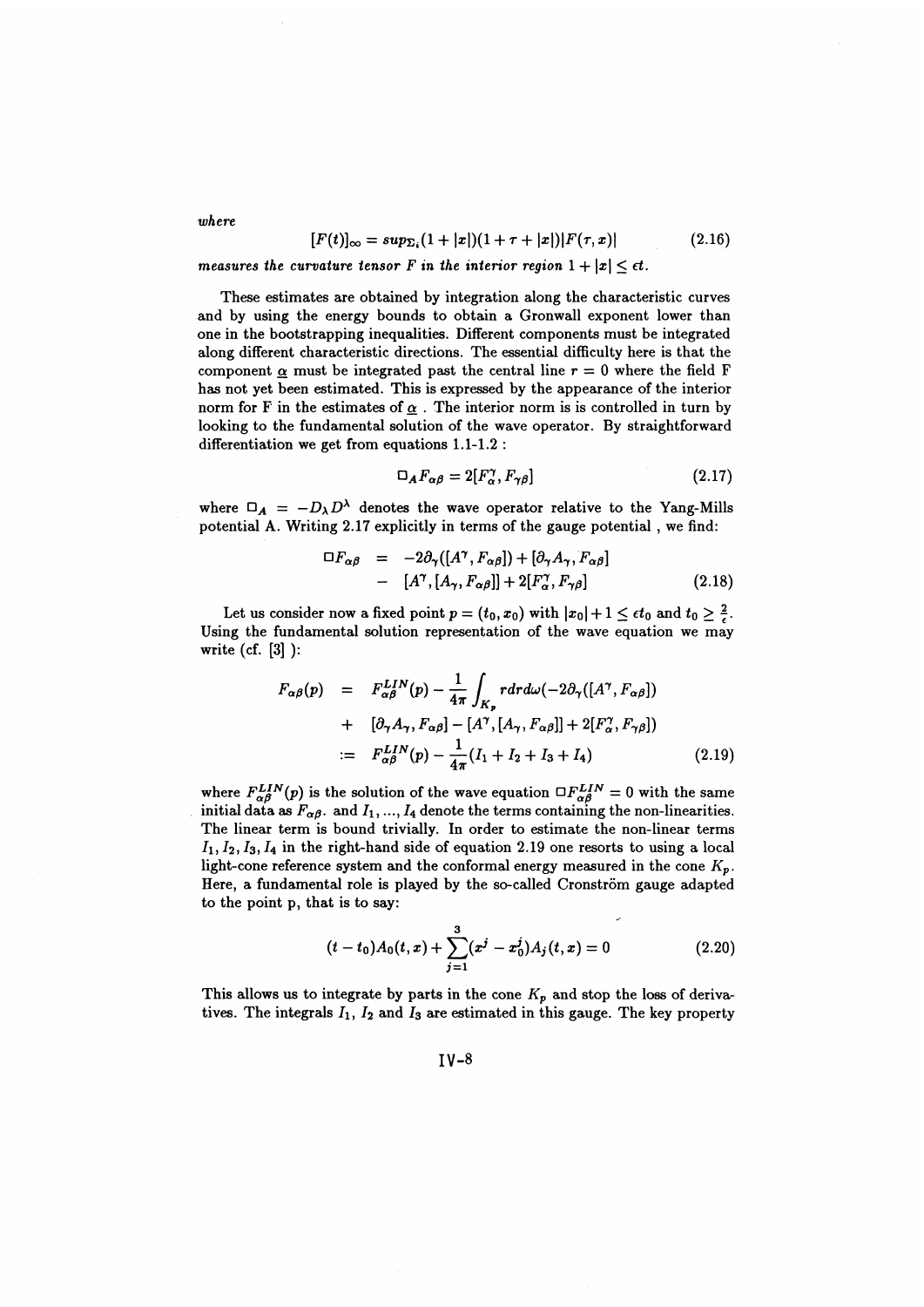is that on this gauge one can represent the potentials A in terms of the curvature as:

$$
A_{\nu}(x) = \int_0^1 \lambda d\lambda(^{(p)}x^3 F_{3\nu}(p + \lambda(x-p)))
$$
  
\n
$$
= \int_0^1 \lambda d\lambda r F_{3\nu}(t_0 - \lambda r, x_0 + \lambda r\omega)
$$
  
\n
$$
\partial^{\nu} A_{\nu}(x) = \int_0^1 \lambda^2 d\lambda^{(p)} x^3 [F_{3\nu}(p + \lambda(x-p)), A^{\nu}(p + \lambda(x-p))]
$$
  
\n
$$
= \int_0^1 \lambda^2 d\lambda r [F_{3\nu}, A^{\nu}](t_0 - \lambda r, x_0 + \lambda r\omega)
$$

for all x in the cone  $K_p$  (see [3]). To estimate the last term one appeals again to the conformal energy and to the estimates in the exterior region. Here one exploits the null condition which says that in the estimation of the commutator terms one can always take one factor in the  $L^2$ -norm. This completes the estimate of the curvature tensor near the central line which combined with the estimates in the exterior region conclude the proof of the main theorem.

## 3 Final Remarks

We would like to finish the lecture by remarking that none of the results shown here describe the asymptotic behavior of Yang-Mills charges. The fact that one insists to use the conformal energy to get a strong a priori estimate is the source of the problem. A proper understanding of the meaning of such charges should lead to a way to subtract the infrared fields. Another problem consists of the heavy use of the spherically symmetric Ansatz. One would like to extend these results to the general case. Both problems are still open and represent an obstacle to the solution of the more difficult problem of the interaction of monopoles.

#### ae

### References

- [1] *The Yang-Mills Equations on the Universal Cosmos* , Y. Choquet-Bruhat , S. Paneitz , I. Segal, J. Functional Analysis **53** ,p. 112 (1983)
- [2] *Lectures on Global Solutions of Hyperbolic Equations of Gauge Theories* , Y. Choquet-Bruhat , Proceedings of Symposium at Simon Bolivar University, Caracas , Ed. C. Aragone.